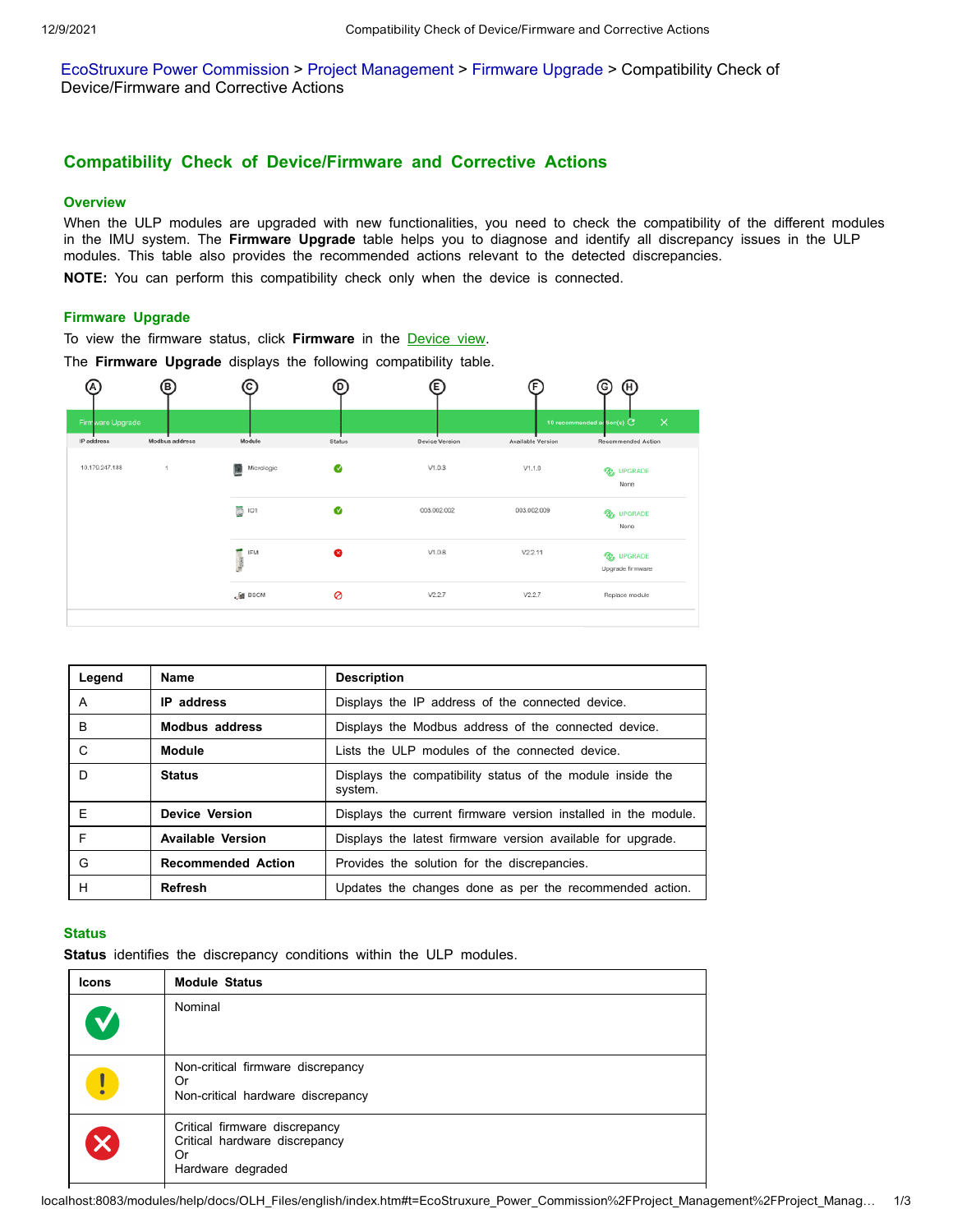

Stop Or Conflict

# **Recommended Actions**

The **Recommended Action** provides solution to recover from a compatibility discrepancy situation. Each discrepancy has a generic pre-defined recommended action.

| The table lists the recommended actions for discrepancy conditions of the ULP module. |  |
|---------------------------------------------------------------------------------------|--|
|---------------------------------------------------------------------------------------|--|

| <b>Module Status</b>                 | <b>Description</b>                                                                                      | Recommended Action to be<br>Performed                 |  |  |
|--------------------------------------|---------------------------------------------------------------------------------------------------------|-------------------------------------------------------|--|--|
| Nominal                              | The ULP module is in nominal mode.                                                                      | None                                                  |  |  |
| Non-critical firmware<br>discrepancy | There is a non-critical firmware<br>discrepancy between the ULP module<br>and other modules in the IMU. | Upgrade firmware at the next<br>maintenance operation |  |  |
| Non-critical hardware<br>discrepancy | There is a non-critical hardware<br>discrepancy between the ULP module<br>and other modules in the IMU. | Replace module at the next<br>maintenance operation   |  |  |
| Critical firmware<br>discrepancy     | There is a critical firmware discrepancy<br>between the ULP module and other<br>modules in the IMU.     | Upgrade firmware                                      |  |  |
| Critical hardware<br>discrepancy     | There is a critical hardware discrepancy<br>between the ULP module and other<br>modules in the IMU.     | Replace module                                        |  |  |
| Hardware degraded                    | The ULP module is in degraded mode.                                                                     | Replace module at the next<br>maintenance operation   |  |  |
| Stop                                 | The ULP module is out of service.                                                                       | Replace module                                        |  |  |
| Conflict                             | The ULP module is in conflict mode.                                                                     | Remove duplicate module                               |  |  |

#### **Refresh**

After performing a recommended action for a specific discrepancy, you can click **Refresh** to update the changes in the **Firmware Upgrade**.

# **Firmware Version Details**

The **Firmware Version Details** provides the firmware version of all the modules of Masterpact MTZ Control unit. This tab is available only for Masterpact MTZ device.

To view firmware version details, click **Device Check up > Firmware Version Details** tab in the [Device view](http://localhost:8083/modules/help/docs/OLH_Files/english/EcoStruxure_Power_Commission/Ecoreach_Basics/Ecoreach_Basics-5.htm#XREF_D_SE_0059279_6).